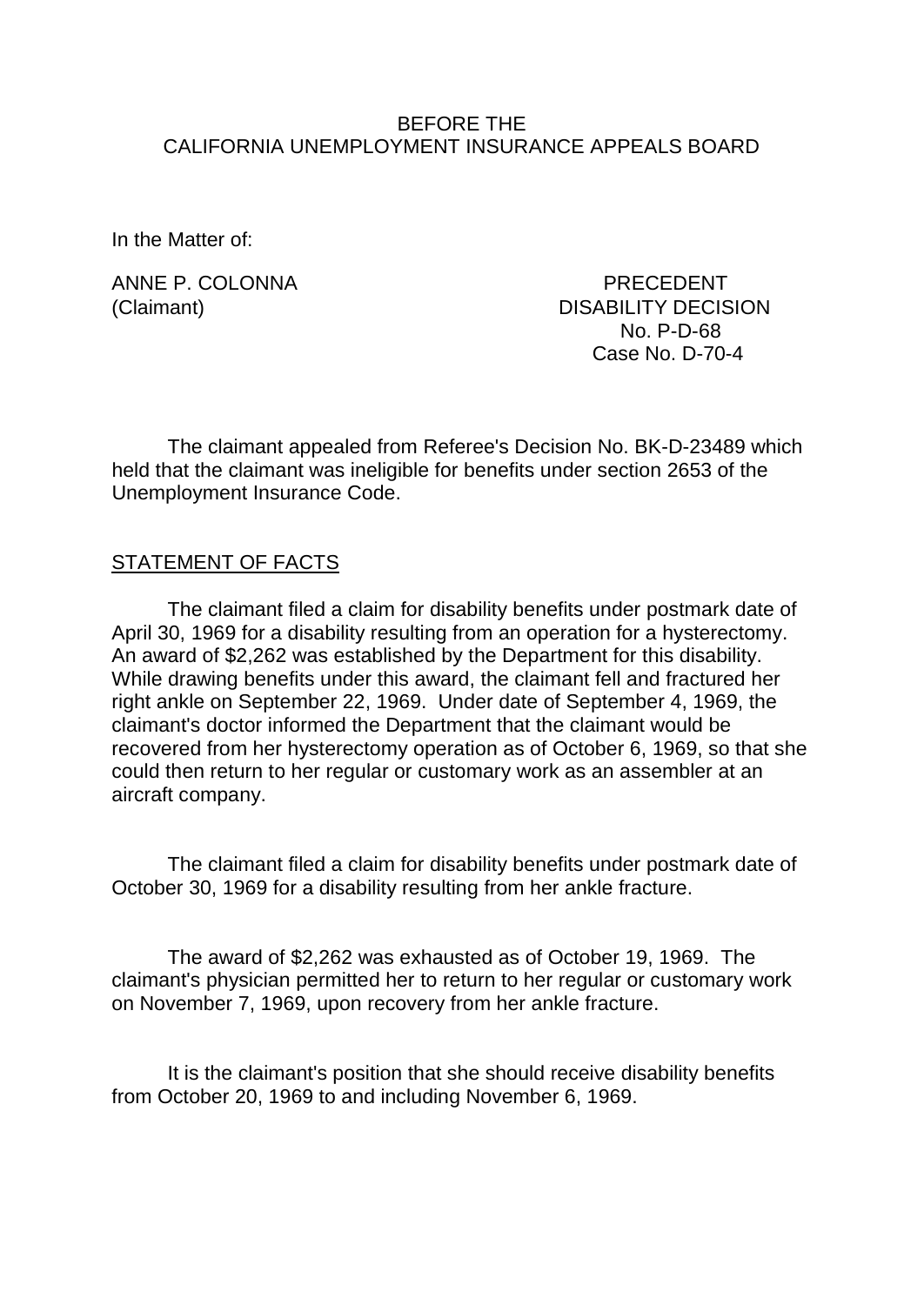### REASONS FOR DECISION

Section 2653 of the Unemployment Insurance Code provides in part:

"2653. The maximum amount of benefits payable to an individual during any one disability benefit period shall be 26 times his weekly benefit amount . . . ."

Section 2608 of the code provides:

"2608. 'Disability benefit period,' with respect to any individual, means the continuous period of unemployment and disability beginning with the first day with respect to which the individual files a valid claim for unemployment compensation disability benefits. For the purposes of this part, two consecutive periods of disability due to the same or related cause or condition and separated by a period of not more than 14 days shall be considered as one disability benefit period."

Section 2608-1, Title 22, California Administrative Code provides:

"2608-1. Continuous Period of Unemployment and Disability. A continuous period of unemployment and disability ends:

"(a) When an individual returns to and is able to perform his regular or customary work for a period of more than fourteen (14) days or

"(b) In the case of an unemployed individual when his physician furnishes a statement giving the date, in his opinion, that the individual was able to perform his regular or customary work for a period of more than fourteen (14) days."

In the present case, the evidence establishes that the claimant had not recovered from her first disability before she received her second disabling injury. Since she suffered a continuous period of unemployment and disability from April 1969 to and including November 6, 1969, although from overlapping disabling conditions, only one "disability benefit period" is involved under the express language of the statute and regulation. Therefore, we hold that the claimant was not entitled to establish a new "disability benefit period" in